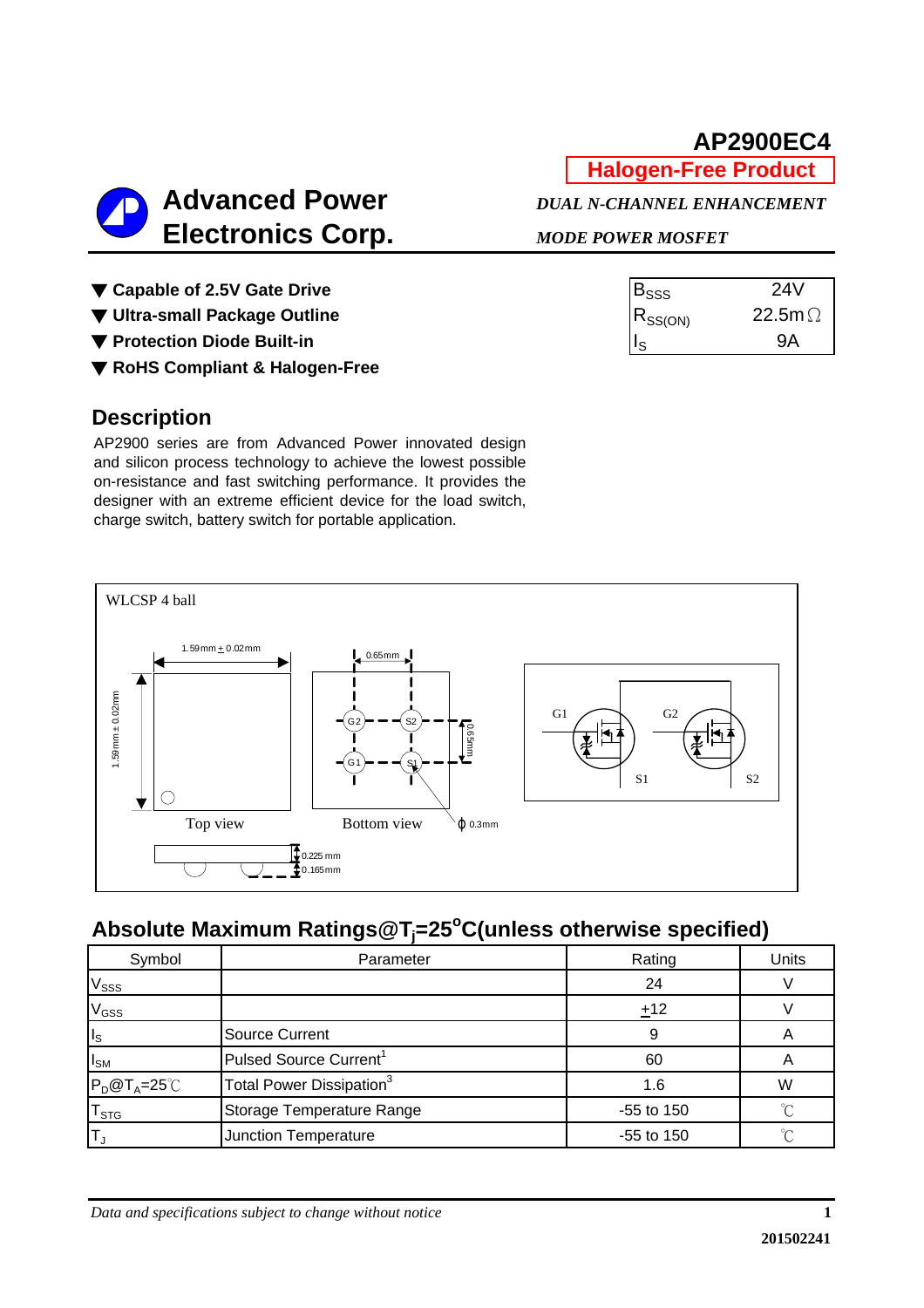

# **Electrical Characteristics@Tj =25o C(unless otherwise specified)**

| Symbol              | Parameter                                       | <b>Test Conditions</b>                             | Min. | Typ. | Max.  | <b>Units</b> |
|---------------------|-------------------------------------------------|----------------------------------------------------|------|------|-------|--------------|
| $V(BR)_{SSS}$       | Source-Source Breakdown Voltage                 | $V_{GS}$ =0V, $I_S$ =1mA                           | 24   |      |       | V            |
| $R_{SS(ON)}$        | Static Source-Source On-Resistance <sup>2</sup> | $V_{GS} = 4.5V$ , $I_S = 3A$                       | 15   | 18.8 | 22.5  | $m\Omega$    |
|                     |                                                 | V <sub>GS</sub> =4V, I <sub>S</sub> =3A            | 15.5 | 19.5 | 23    | $m\Omega$    |
|                     |                                                 | $V_{GS}$ =3.7V, $I_S$ =3A                          | 16   | 20   | 24    | $m\Omega$    |
|                     |                                                 | $V_{GS} = 3.1 V, I_S = 3A$                         | 17   | 21.5 | 26    | $m\Omega$    |
|                     |                                                 | $V_{GS}$ =2.5V, $I_S$ =3A                          | 20   | 24   | 30    | $m\Omega$    |
| $V_{GS(off)}$       | <b>Cutoff Voltage</b>                           | $V_{SS}$ =10V, l <sub>S</sub> =1mA                 | 0.5  | ۰    | 1.3   | V            |
| $\vert$ yfs $\vert$ | <b>Forward Transfer Admittance</b>              | $V_{SS}$ =10V, $I_S$ =3A                           |      | 30   | ۰     | S            |
| $I_{SSS}$           | Zero Gate Voltage Source Current                | $V_{SS}$ =20V, $V_{GS}$ =0V                        |      |      | 10    | uA           |
| $I_{GSS}$           | Gate-Source Leakage Current                     | V <sub>GS</sub> = <u>+</u> 8V, V <sub>SS</sub> =0V |      | ۰    | $+30$ | uA           |
| $t_{d(on)}$         | Turn-on Delay Time                              | $V_{SS}$ =10V                                      |      | 2    | ٠     | <b>us</b>    |
| $t_r$               | <b>Rise Time</b>                                | $IS=3A$                                            |      | 4    | ۰     | <b>us</b>    |
| $t_{d(\text{off})}$ | Turn-off Delay Time                             | $V_{SS} = 4.5V$                                    |      | 18   | ٠     | <b>us</b>    |
| $t_f$               | <b>Fall Time</b>                                |                                                    |      | 9    | ۰     | us           |
| $Q_{g}$             | <b>Total Gate Charge</b>                        | $V_{SS}$ =10V, $V_{GS}$ =4.5V, $I_S$ =3A           |      | 18   | Ξ.    | nC           |
| $V_{F(S-S)}$        | Forward Source-Source Voltage <sup>2</sup>      | $IS=3A, VGS=0V$                                    |      |      | 1.2   | $\vee$       |

#### **Notes:**

1.Pulse width limited by Max. junction temperature.

2.Pulse test

3.Surface mounted on 1 in<sup>2</sup> 2oz copper pad of FR4 board, t  $\leq$  10s

THIS PRODUCT IS SENSITIVE TO ELECTROSTATIC DISCHARGE, PLEASE HANDLE WITH CAUTION.

USE OF THIS PRODUCT AS A CRITICAL COMPONENT IN LIFE SUPPORT OR OTHER SIMILAR SYSTEMS IS NOT AUTHORIZED. APEC DOES NOT ASSUME ANY LIABILITY ARISING OUT OF THE APPLICATION OR USE OF ANY PRODUCT OR CIRCUIT DESCRIBED HEREIN; NEITHER DOES IT CONVEY ANY LICENSE UNDER ITS PATENT RIGHTS, NOR THE RIGHTS OF OTHERS. APEC RESERVES THE RIGHT TO MAKE CHANGES WITHOUT FURTHER NOTICE TO ANY PRODUCTS HEREIN TO IMPROVE RELIABILITY, FUNCTION OR DESIGN.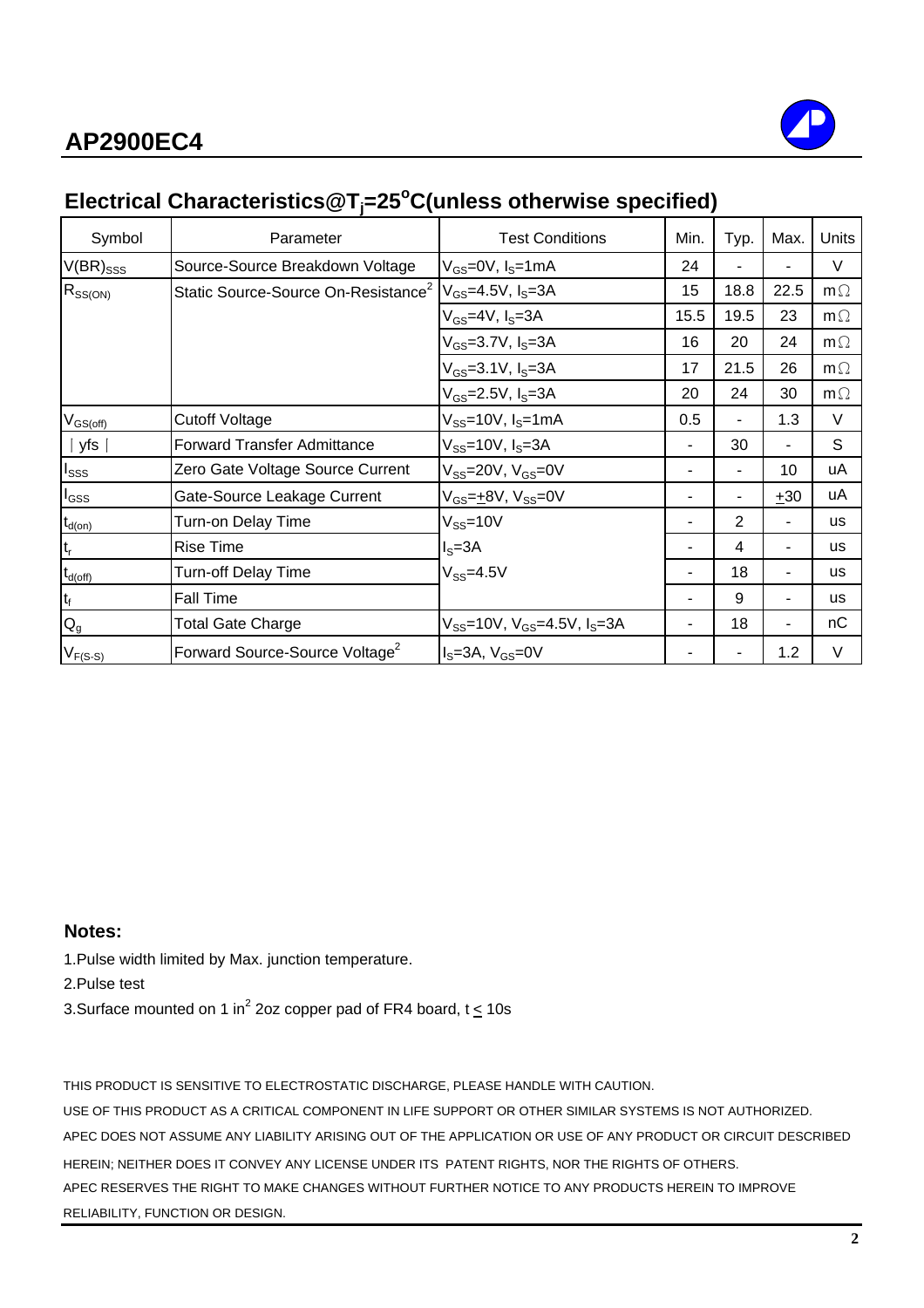

# **Test Circuits are Example of Measuring Channel-1(unless otherwise specified)**



**TEST CIRCUIT : I<sub>SSS</sub> TEST CIRCUIT : I<sub>GSS</sub>** 

When Ch-1 is measured, Gate and Source of Ch-2 are shortcircuitd.

A  $\sqrt{ }$ G1 G2 S1 S2 circuitd.

When Ch-1 is measured, Gate and Source of Ch-2 are short-



**TEST CIRCUIT : V<sub>GS</sub>(off) TEST CIRCUIT :**  $\int y f s$  **|**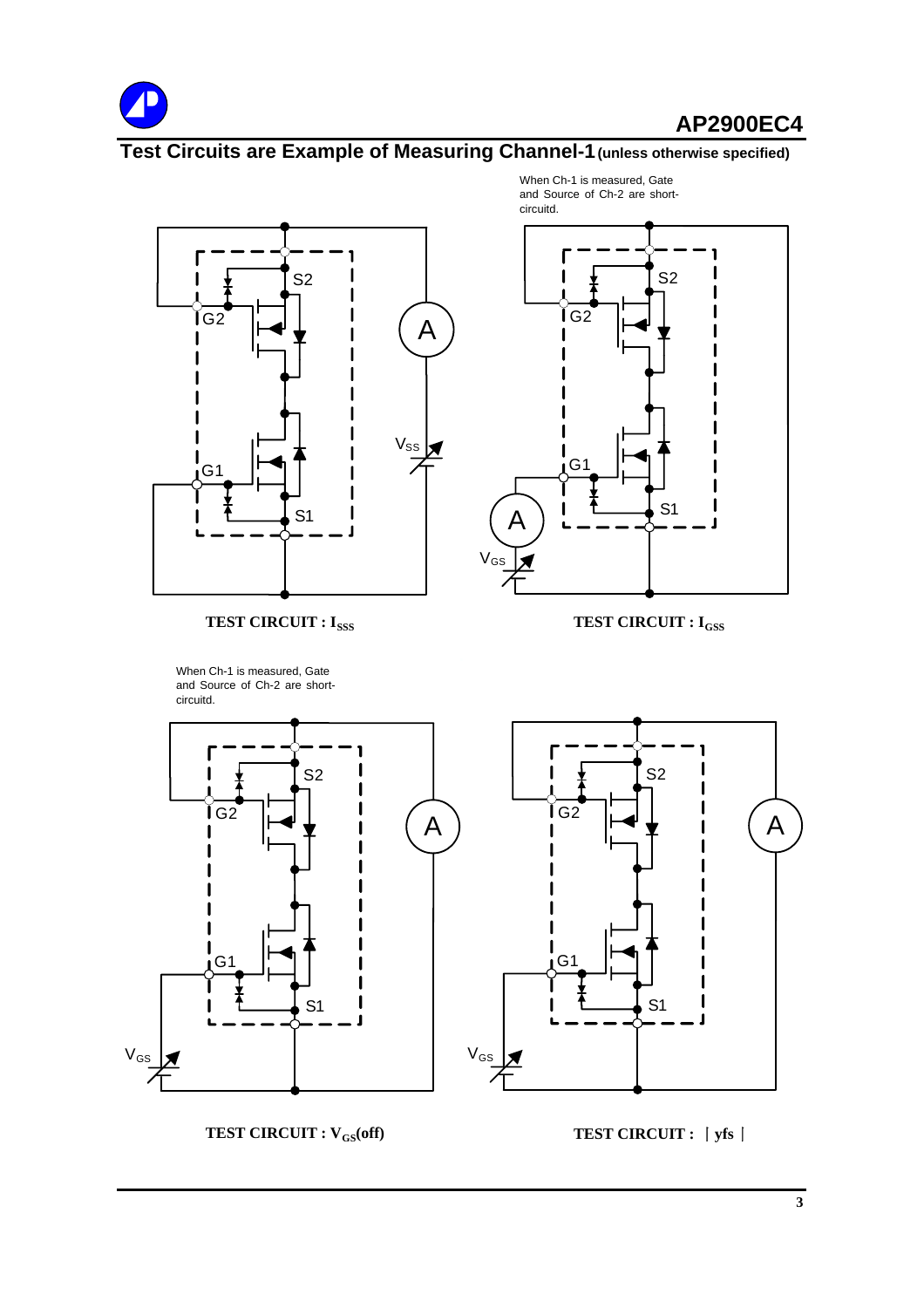

#### **Test Circuits are Example of Measuring Channel-1(unless otherwise specified)**



When Ch-1 is measured, +4.5V is added to  $V_{GS}$  of Ch-2

**TEST CIRCUIT : Switching Time TEST CIRCUIT : Gate Charge**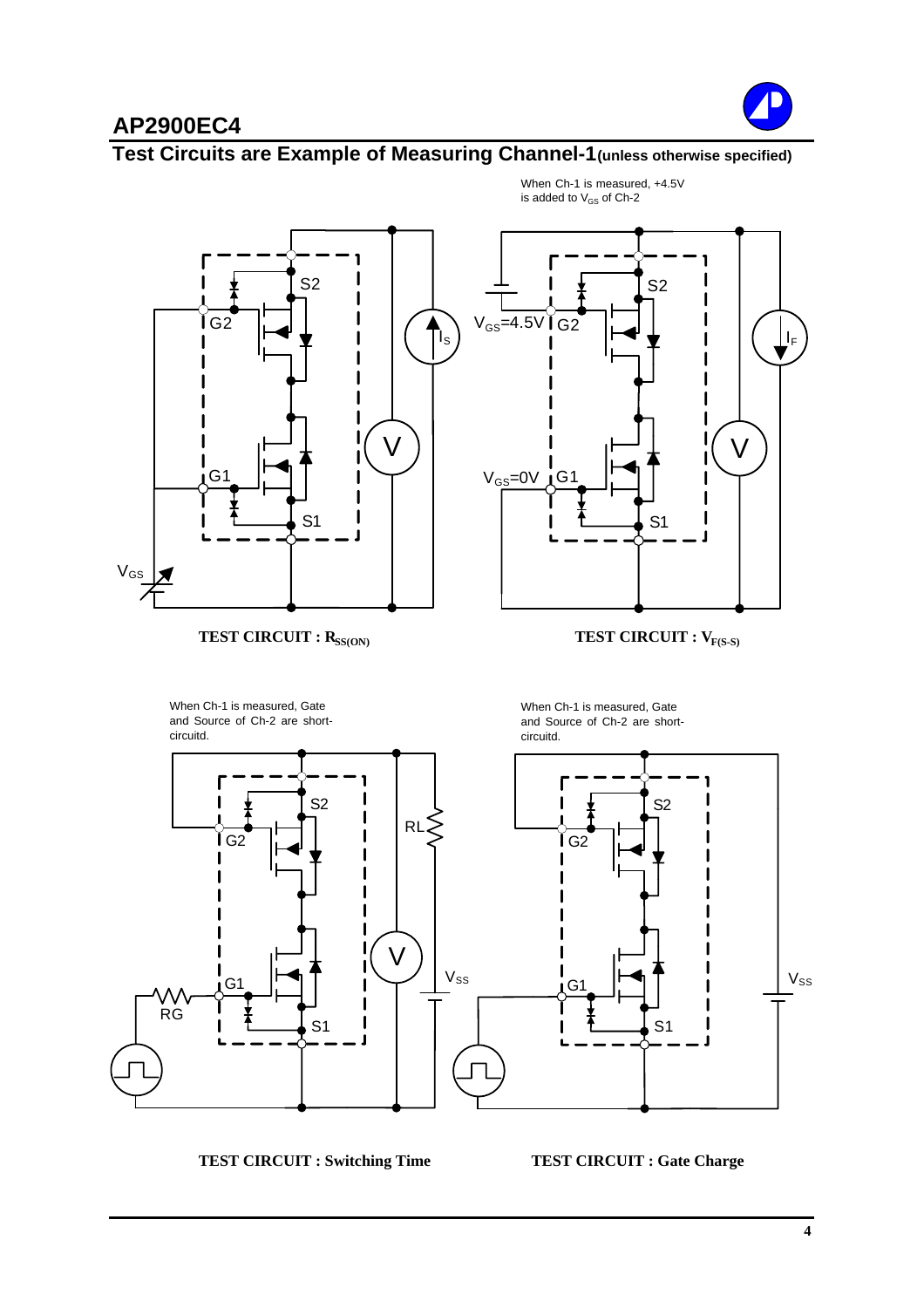







 **Reverse Diode**



 **Fig 1. Typical Output Characteristics Fig 2. Typical Output Characteristics**



 **Fig 3. Static Source-to-Source Fig 4. Typ. Source-to-Source on State On-Resistance v.s. Gate Voltage Resistance v.s. Junction Temperature** 



**Fig 5. Forward Characteristic of Fig 6. Gate Charge Characteristics**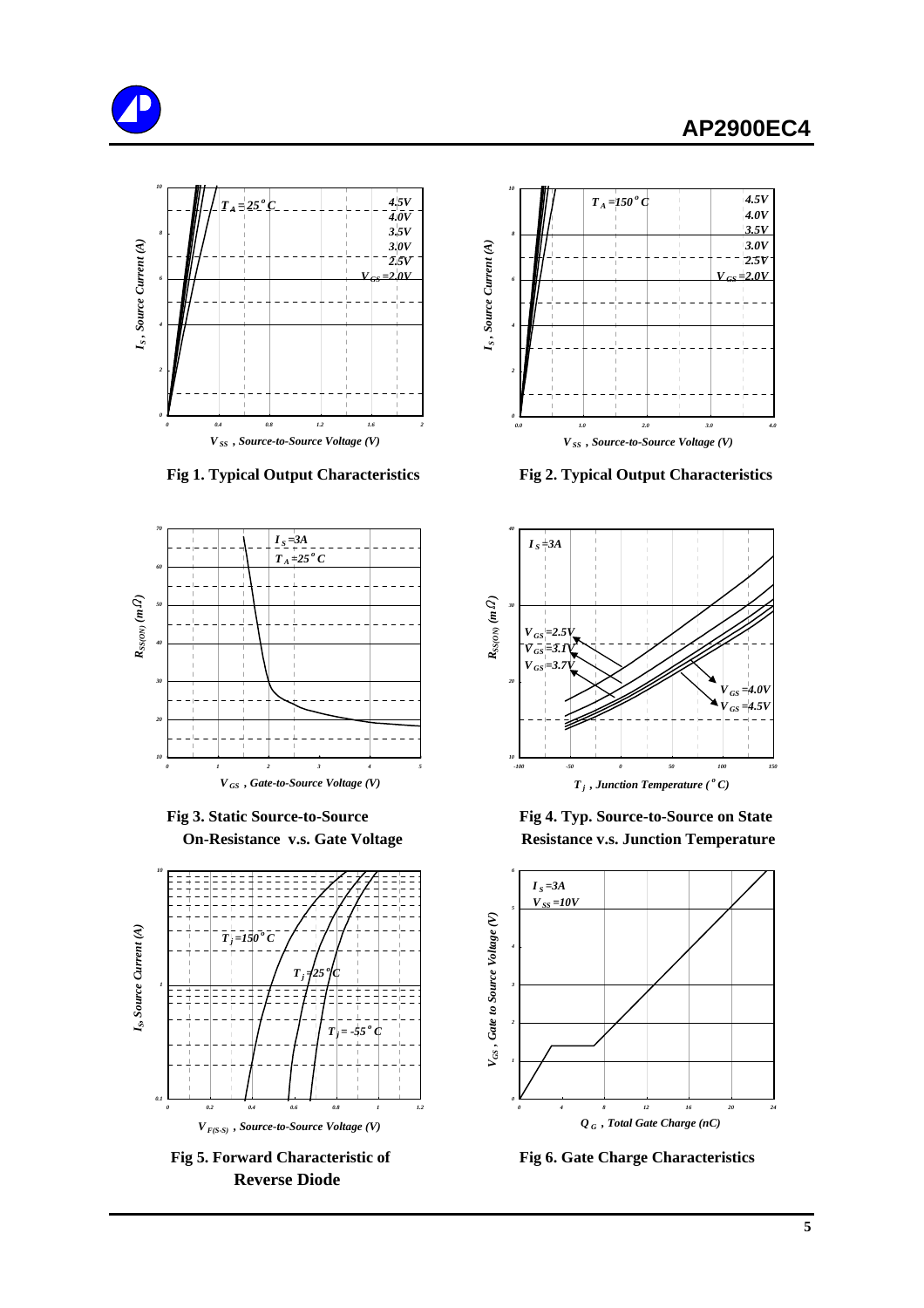



 **Fig 7. Transfer Characteristics**